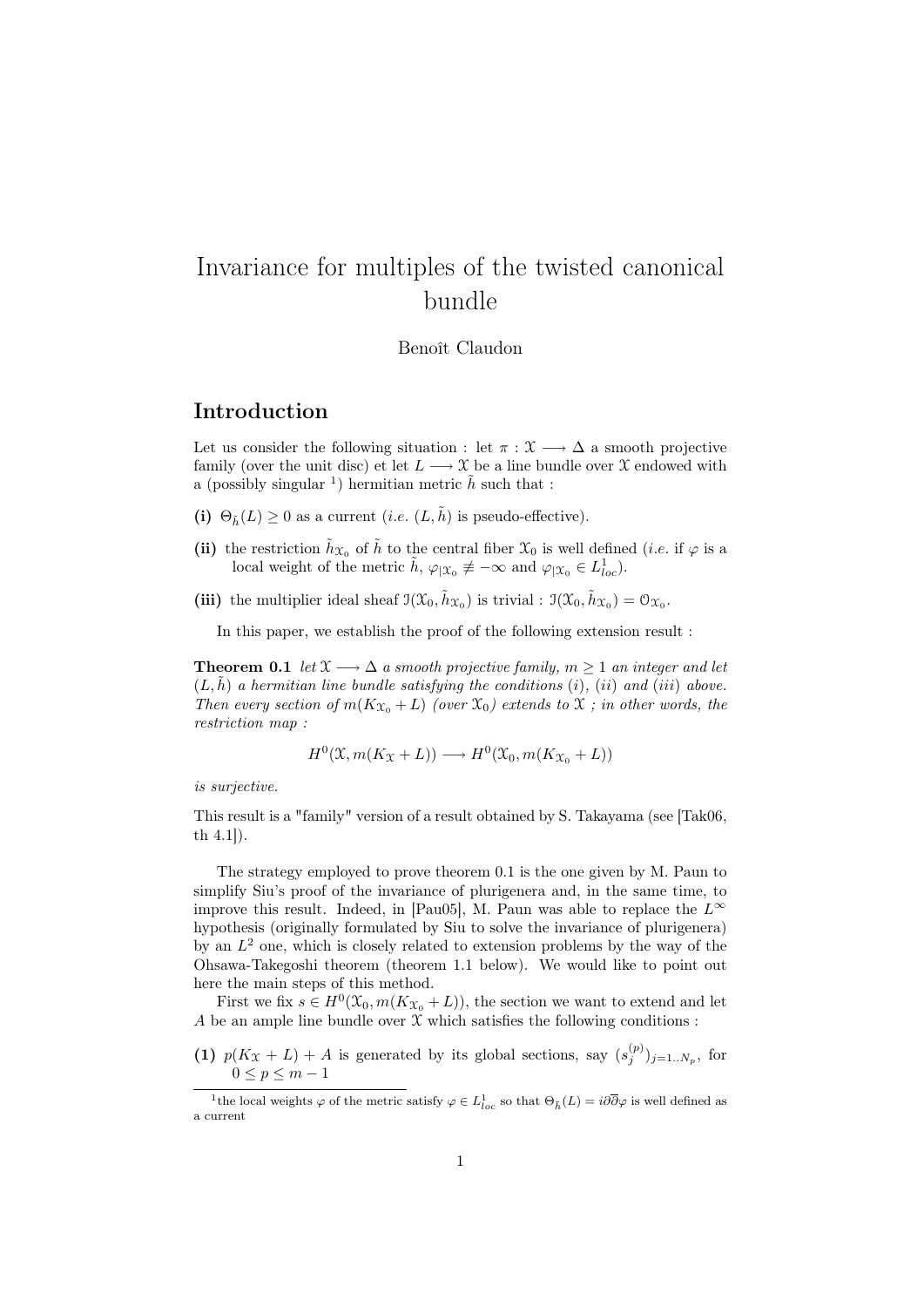#### (2) every section of  $m(K_{\mathfrak{X}_0}+L)+A$  extends to X.

Such an  $A$  exists as  $(1)$  is required only for finitely many line bundles, and  $(2)$ is a consequence of the vanishing of the relevant  $H<sup>1</sup>$  group by Serre's theorem. What we have to do next is to extend the following sections :  $s^{\otimes k} \otimes s_j^{(p)}$  with  $k \geq 1, 0 \leq p \leq m-1$  and  $0 \leq j \leq N_p$  to obtain  $\tilde{s}_j^{(km+p)}$ , sections of  $(km+n)(K_{\text{ext}}+I)+4$ . Here the beart of the proof rests on the Observe  $(km+p)(K_X+L)+A$ . Here the heart of the proof rests on the Ohsawa-Takegoshi theorem : indeed, it implies that we can find such extension with uniform  $L^2$ estimates. Then, we use the family  $(\tilde{s}_j^{(km)})_{j=1..N_p}$  to construct some metrics on  $km(K_{2n+1}, L_{n+1})$  and the final step is to extract roots and pass to the limit  $km(K_X + L) + A$  and the final step is to extract roots and pass to the limit (*i.e.* dividing by k, we consider  $m(K_X + L) + \frac{1}{k}A$  and, passing to the limit, we produce a final metric  $h_{\infty}$  on  $m(K_{\mathfrak{X}}+L)$ . The main point is that the  $L^2$ estimates produce effective bounds and that is why we can pass to the limit. At the end of the proof, the metric  $h_{\infty}$  is used to apply (for the last time !) the Ohsawa-Takegoshi theorem to extend the section  $s$ .

Aknowledgement : I am very grateful to Mihai Paun for explaining to me his very beautiful method and encouraging me to write down the proof of theorem 0.1.For this and also for many interesting discussions, I would like to thank him.

# 1 Preliminaries

We recall here some facts we need in the proof of the theorem 0.1 and fix some notations.

To start with, we want to recall how to define a metric on a line bundle  $E \longrightarrow \mathfrak{X}$  when a family  $(s_i)$  of sections of E is given : fix any hermitian (smooth) metric h on E and, for  $\sigma \in E$ , define:

$$
\left\|\sigma\right\|^2 = \frac{\left\|\sigma\right\|_h^2}{\sum_j \left\|s_j\right\|_h^2}
$$

This (singular) metric is clearly independent of  $h$  and its singularities are concentrated along the common zeroes of the sections  $(s_j)$ ; moreover, the curvature current of this metric is a closed positive current.

As noticed in the introduction above, the main tool of the proof is the  $L^2$ extension theorem of Ohsawa and Takegoshi (see [OT87]). However, the version used in the sequel is the one established by Y.-T. Siu in [Siu02] :

Theorem 1.1 (Ohsawa-Takegoshi, Siu) Let  $\mathfrak{X} \longrightarrow \Delta$  a smooth projective family and  $L \longrightarrow \mathcal{X}$  a line bundle endowed with a (possibly singular) metric h with semi-positive curvature current. Then there exists a *(universal)* constant  $C_0$  such that for every section  $\sigma_0 \in H^0(\mathfrak{X}_0, K_{\mathfrak{X}_0} + L)$  satisfying :

$$
\int_{\mathcal{X}_0} \|\sigma\|_h^2 < +\infty \,,
$$

there exists  $\tilde{\sigma} \in H^0(\mathfrak{X}, K_{\mathfrak{X}} + L)$  with  $\tilde{\sigma}_{|\mathfrak{X}_0} = \sigma \wedge dt$  and moreover :

$$
\int_{\mathcal{X}} \|\tilde{\sigma}\|_{h}^{2} \leq C_{0} \int_{\mathcal{X}_{0}} \|\sigma\|_{h}^{2}
$$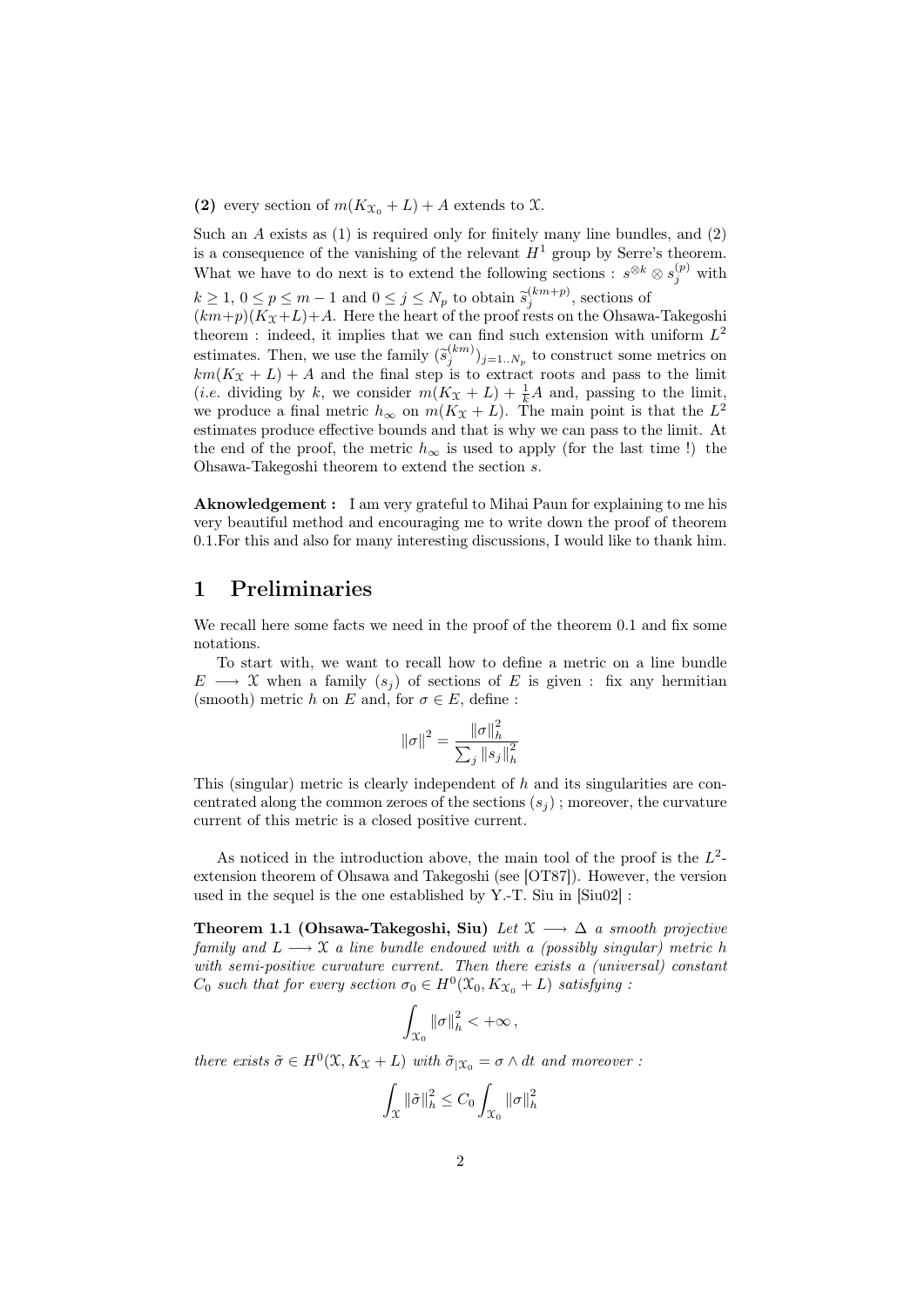The version established in [Siu02] is actually more general, but the previous statement is enough for our purpose. The crucial point is that the constant  $C_0$ is universal : it is independent of  $(L, h)$  (for a precise value of  $C_0$  see [Siu02, th. 3.1, p. 241]).

We fix some more notations : we use the ones in the introduction for  $s \in \mathbb{R}$  $H^0(\mathfrak{X}_0, m(K_{\mathfrak{X}_0}+L))$ , for A and for the sections  $s_j^{(p)} \in H^0(\mathfrak{X}, p(K_{\mathfrak{X}}+L)+A)$ . If  $\omega$  is a hermitian metric on  $\mathfrak{X}, h_{\omega}$  will denote the metric induced by  $\omega$  on  $K_{\mathfrak{X}}$ . Let h a smooth metric on L and  $h_A$  a smooth metric on A with  $\Theta_{h_A}(A) > 0$ ; if  $q \geq 1$  is an integer,  $h_q$  will denote the metric  $(h_\omega \otimes h)^{\otimes q} \otimes h_A$  on  $q(K_X + L) + A$ (when needed,  $h_{q,r}$  will denote the metric  $h^{\otimes q}_{\omega} \otimes h^{\otimes r} \otimes h_A$ ).

Consider the metric  $\tilde{h}$  on L : we can write  $\tilde{h} = e^{-\tilde{\varphi}}h$  and the assumption on the curvature of  $(L, \tilde{h})$  is

$$
\Theta_{\tilde{h}}(L) = \Theta_h(L) + i\partial\overline{\partial}\tilde{\varphi} \ge 0
$$

as currents on  $\mathfrak X$ . In particular, this implies that the weight function  $\tilde{\varphi}$  is locally bounded from above.

**Remark 1.1** the hypothesis made on  $\mathfrak{I}(\mathfrak{X}_0, \tilde{h}_{\mathfrak{X}_0})$  (its triviality) can be expressed in the following way :

$$
\int_{\mathcal{X}_0} e^{-2\tilde{\varphi}} dV_{\omega} < +\infty
$$

We will denote by  $C_L$  this constant in the sequel.

# 2 Proof of the theorem

As we pointed out in the introduction, we will need precise  $L^2$  estimates to achieve passing to the limit ; actually, theorem 0.1 will be a straightforward consequence of the following proposition :

**Proposition 2.1** There exists a constant  $C > 0$  such that, for all  $k \geq 1$ ,  $0 \le p \le m-1$  and  $0 \le j \le N_p$ , there exist some sections

$$
\widetilde{s}_j^{(km+p)} \in H^0(\mathfrak{X}, (km+p)(K_{\mathfrak{X}}+L)+A)
$$

with  $\widetilde{s}_{j|\mathfrak{X}_0}^{(km+p)}$  $\frac{(km+p)}{j| \mathfrak{X}_0} = s^k \otimes s_j^{(p)}$  and with the following estimates :

(E1) if  $1 \leq p \leq m-1$ , we have

$$
\int_{\mathcal{X}}\frac{\sum_{j=1}^{N_{p}}\left\|\tilde{s}_{j}^{(km+p)}\right\|^{2}_{h_{km+p}}}{\sum_{j=1}^{N_{p}-1}\left\|\tilde{s}_{j}^{(km+p-1)}\right\|^{2}_{h_{km+p-1}}}dV_{\omega}\leq C
$$

(E2) for  $p = 0$  (and  $k \ge 2$ ), the estimate becomes

$$
\int_{\mathcal{X}}\frac{\sum_{j=1}^{N_{0}}\left\|\widetilde{s}_{j}^{(km)}\right\|^{2}_{h_{km}}}{\sum_{j=1}^{N_{m}-1}\left\|\widetilde{s}_{j}^{((k-1)m+m-1)}\right\|^{2}_{h_{(k-1)m+m-1}}}dV_{\omega}\leq C
$$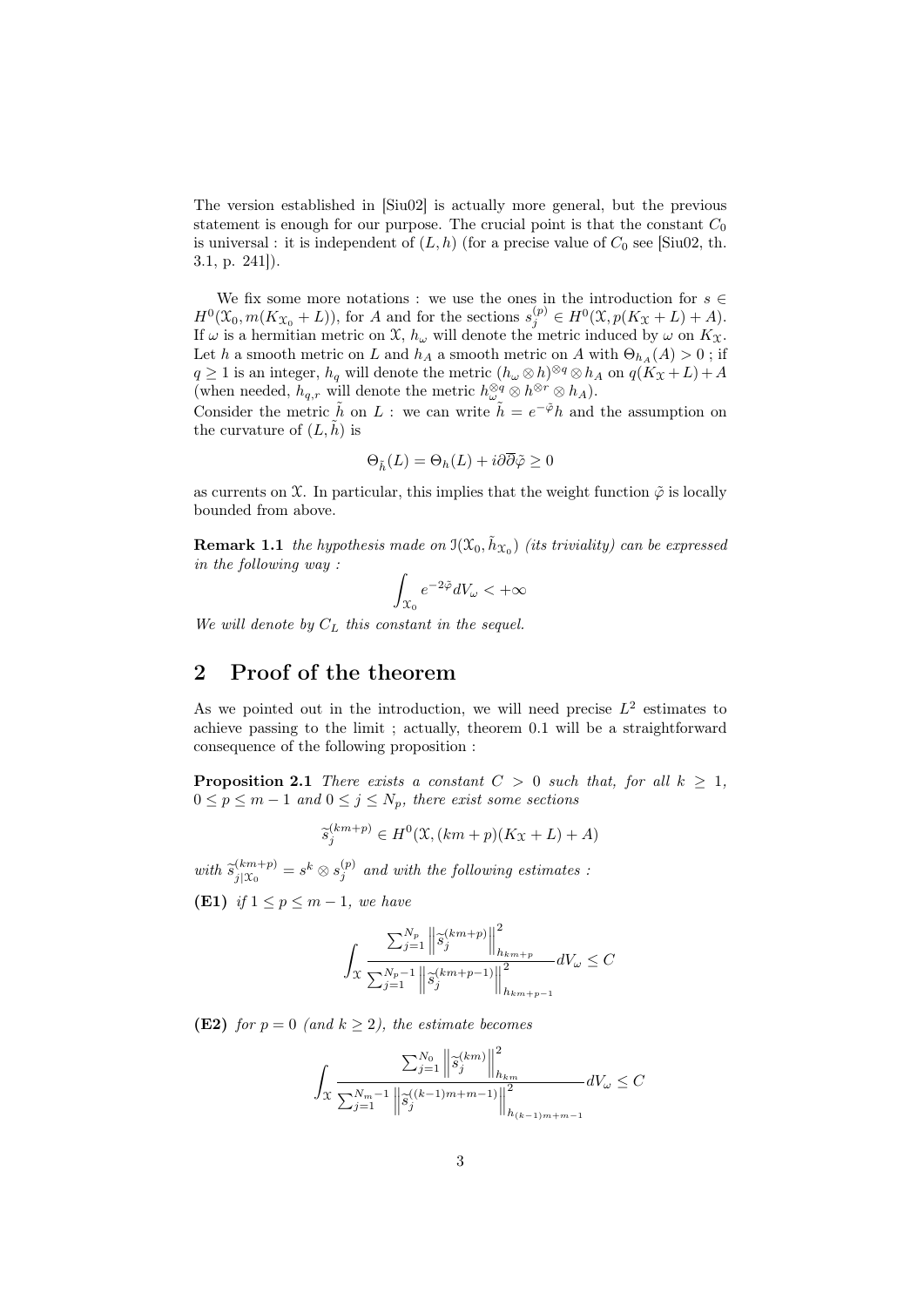#### Proof of the proposition 2.1 :

To start with, we can consider the sections  $s \otimes s_j^{(0)}$   $(0 \leq j \leq N_0)$ ; using the poperty  $(2)$  of A, each of the previous sections extends over  $\mathfrak{X}$ . Thus, we get the extensions  $\tilde{s}_j^{(m)}$ .<br>Before going furt

Before going further in the proof, it can be useful to do the following remark : by the global property (1) of A (and possibly shrinking  $\Delta$ ), there exists a constant  $C_1$  such that

$$
\max_{r,q} \sup_{\mathcal{X}} \left( \frac{\sum_{j=1}^{N_r} \left\| s_j^{(r)} \right\|_{h_r}^2}{\sum_{j=1}^{N_q} \left\| s_j^{(q)} \right\|_{h_q}^2} \right) \le C_1 \tag{1}
$$

To prove proposition 2.1, we will proceed inductively and construct the desired extensions step by step ; to this end, we consider the following constant :

$$
\widetilde{C} = \max(1, \|s\|_{L^{\infty}, (h_{\omega} \otimes h)^{\otimes m}}^2) C_0 C_1 C_L e^{2M}
$$

where M is an upper bound for  $\tilde{\varphi}$  (we already shrinked  $\Delta$  so M exists) and

$$
||s||_{L^{\infty},(h_{\omega}\otimes h)^{\otimes m}} = \sup_{x\in\mathfrak{X}_0} (||s(x)||_{(h_{\omega}\otimes h)^{\otimes m}})
$$

We can now initiate the inductive process : to get the extension of the sections  $s \otimes s_j^{(1)}$ , we consider the line bundle  $m(K_X + L) + A + L$  we endowed with the metric defined by the family  $(\tilde{s}_j^{(m)})_{j=0..N_0}$  twisted with the metric  $\tilde{h}$ . This metric has clearly a semi-positive curvature current and, using (1), we have

$$
\frac{\left\|s\otimes s_j^{(1)}\right\|_{h_{m+1,m}\otimes\tilde{h}}^2}{\sum_{q=0}^{N_0}\left\|s\otimes s_q^{(0)}\right\|_{h_m}^2} = \frac{\left\|s\otimes s_j^{(1)}\right\|_{h_{m+1}}^2}{\sum_{q=0}^{N_0}\left\|s\otimes s_q^{(0)}\right\|_{h_m}^2}e^{-2\tilde{\varphi}} \leq C_1e^{-2\tilde{\varphi}} \tag{2}
$$

Integrating (2) over  $\mathfrak{X}_0$  and using the remark 1.1, we get

$$
\int_{\mathcal{X}_0} \frac{\left\|s \otimes s_j^{(1)}\right\|_{h_{m+1,m} \otimes \tilde{h}}^2}{\sum_{q=0}^{N_0} \left\|s \otimes s_q^{(0)}\right\|_{h_m}^2} dV_\omega \le C_1 C_L < +\infty
$$
\n(3)

We can thus apply the theorem 1.1 and we get  $\tilde{s}_j^{(m+1)}$  an extension of  $s \otimes s_j^{(1)}$ with the estimate :

$$
\int_{\mathcal{X}} \frac{\left\| \tilde{s}_{j}^{(m+1)} \right\|_{h_{m+1,m} \otimes \tilde{h}}^{2}}{\sum_{q=0}^{N_{0}} \left\| \tilde{s}_{q}^{(m)} \right\|_{h_{m}}^{2}} dV_{\omega} \leq C_{0} C_{1} C_{L} \tag{4}
$$

To have an estimate involving only the metric  $h_{m+1}$ , we just have to remember that the function  $\tilde{\varphi}$  is bounded from above by  $M$ , so that :

$$
\int_{\mathcal{X}} \frac{\left\| \tilde{s}_{j}^{(m+1)} \right\|_{h_{m+1}}^{2}}{\sum_{q=0}^{N_{0}} \left\| \tilde{s}_{q}^{(m)} \right\|_{h_{m}}^{2}} dV_{\omega} \leq C_{0} C_{1} C_{L} e^{2M} \leq \tilde{C}
$$
\n(5)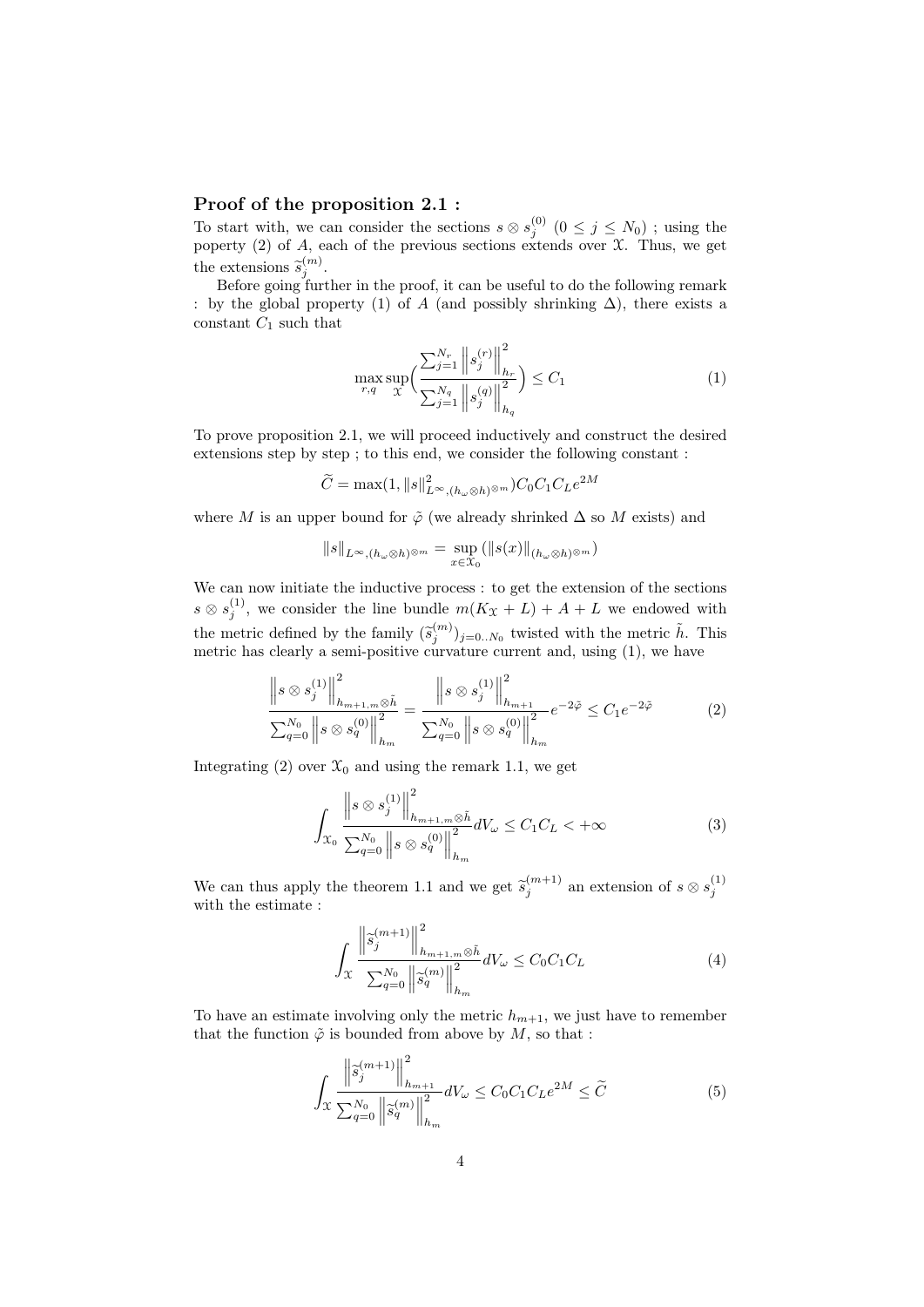Suppose we have already constructed the extension  $\tilde{s}^{(km+p)}$  (with  $(k, p) \neq (1, 0)$ )<br>with the desired estimates : we now have to climb to the next step. To do this with the desired estimates ; we now have to climb to the next step. To do this, we separate the two different following case :

#### case 1 :  $p < m - 1$

we consider the line bundle  $(km+p)(K_X+L)+A+L$  that we endowed with the metric coming from the family  $(\tilde{s}_q^{(km+p)})_{q=0...N_p}$  twisted by  $\tilde{h}$ ; as in the case treated above, we have the following estimates on  $\mathfrak{X}_0$ :

$$
\frac{\left\|s^k \otimes s_j^{(p+1)}\right\|_{h_{km+p+1,km+p}^2}^2}{\sum_{q=0}^{N_p} \left\|\tilde{s}_q^{(km+p)}\right\|_{h_{km+p}^2}^2} = \frac{\left\|s^k \otimes s_j^{(p+1)}\right\|_{h_{km+p+1}}^2}{\sum_{q=0}^{N_p} \left\|s^k \otimes s_q^{(p)}\right\|_{h_{km+p}}^2} e^{-2\tilde{\varphi}} \leq C_1 e^{-2\tilde{\varphi}} \tag{6}
$$

and we can then extend  $s^k \otimes s_j^{(p+1)}$  with estimate, exactly in the same way as in the first step of the induction.

#### case 2 :  $p = m - 1$

we still have to consider the line bundle  $(km+m-1)(K_X+L)+A+L$  endowed with the metric coming from the family  $(\tilde{s}_q^{(km+m-1)})_{q=0...N_{m-1}}$  twisted by  $\tilde{h}$ ; at this step, we obtain the needed estimate (on  $\mathfrak{X}_0$ ) as follows :

$$
\int_{\mathcal{X}_0} \frac{\left\|s^{k+1} \otimes s_j^{(0)}\right\|_{h_{(k+1)m,km+m-1}}^2}{\sum_{q=0}^{N_{m-1}} \left\| \tilde{s}_q^{(km+m-1)}\right\|_{h_{km+m-1}}^2} dV_{\omega} = \int_{\mathcal{X}_0} \frac{\left\|s^{k+1} \otimes s_j^{(0)}\right\|_{h_{(k+1)m}}^2}{\sum_{q=0}^{N_{m-1}} \left\|s^k \otimes s_q^{(m-1)}\right\|_{h_{km+m-1}}^2} e^{-2\tilde{\varphi}} dV_{\omega}
$$
\n
$$
\leq C_1 \int_{\mathcal{X}_0} \left\|s\right\|_{(h_{\omega} \otimes h) \otimes m}^2 e^{-2\tilde{\varphi}} dV_{\omega}
$$
\n
$$
\leq C_1 C_L \left\|s\right\|_{L^{\infty}, (h_{\omega} \otimes h) \otimes m}^2
$$

Applying theorem 1.1, we find a section  $\widetilde{s}_j^{((k+1)m)} \in H^0(\mathfrak{X}, (k+1)m(K_{\mathfrak{X}}+L)+A)$ with  $\tilde{s}_{j|x_0}^{((k+1)m)}$  $j|\mathfrak{X}_0$  =  $s^{k+1} \otimes s_j^{(0)}$  and

$$
\int_{\mathcal{X}} \frac{\left\| \tilde{s}_{j}^{(k+1)m} \right\|_{h_{(k+1)m,km+m-1} \otimes \tilde{h}}^{2}}{\sum_{q=0}^{N_{m-1}} \left\| \tilde{s}_{q}^{(km+m-1)} \right\|_{h_{km+m-1}}^{2}} dV_{\omega} \leq C_{0} C_{1} C_{L} \left\| s \right\|_{L^{\infty},(h_{\omega} \otimes h)^{\otimes m}}^{2} \tag{7}
$$

In order to get the final inductive estimate, we use again the fact that  $\tilde{\varphi}$  is bounded from above by  $M$  and then

$$
\int_{\mathcal{X}} \frac{\left\| \tilde{s}_{j}^{((k+1)m)} \right\|_{h_{(k+1)m}}^{2}}{\sum_{q=0}^{N_{m-1}} \left\| \tilde{s}_{q}^{(km+m-1)} \right\|_{h_{km+m-1}}^{2}} dV_{\omega} \le e^{2M} C_{0} C_{1} C_{L} \left\| s \right\|_{L^{\infty}, (h_{\omega} \otimes h)^{\otimes m}}^{2} \le \widetilde{C} \tag{8}
$$

We just have to pose  $C = \tilde{C} \cdot \max(N_0, \ldots, N_{m-1})$  to conclude the proof of proposition 2.1.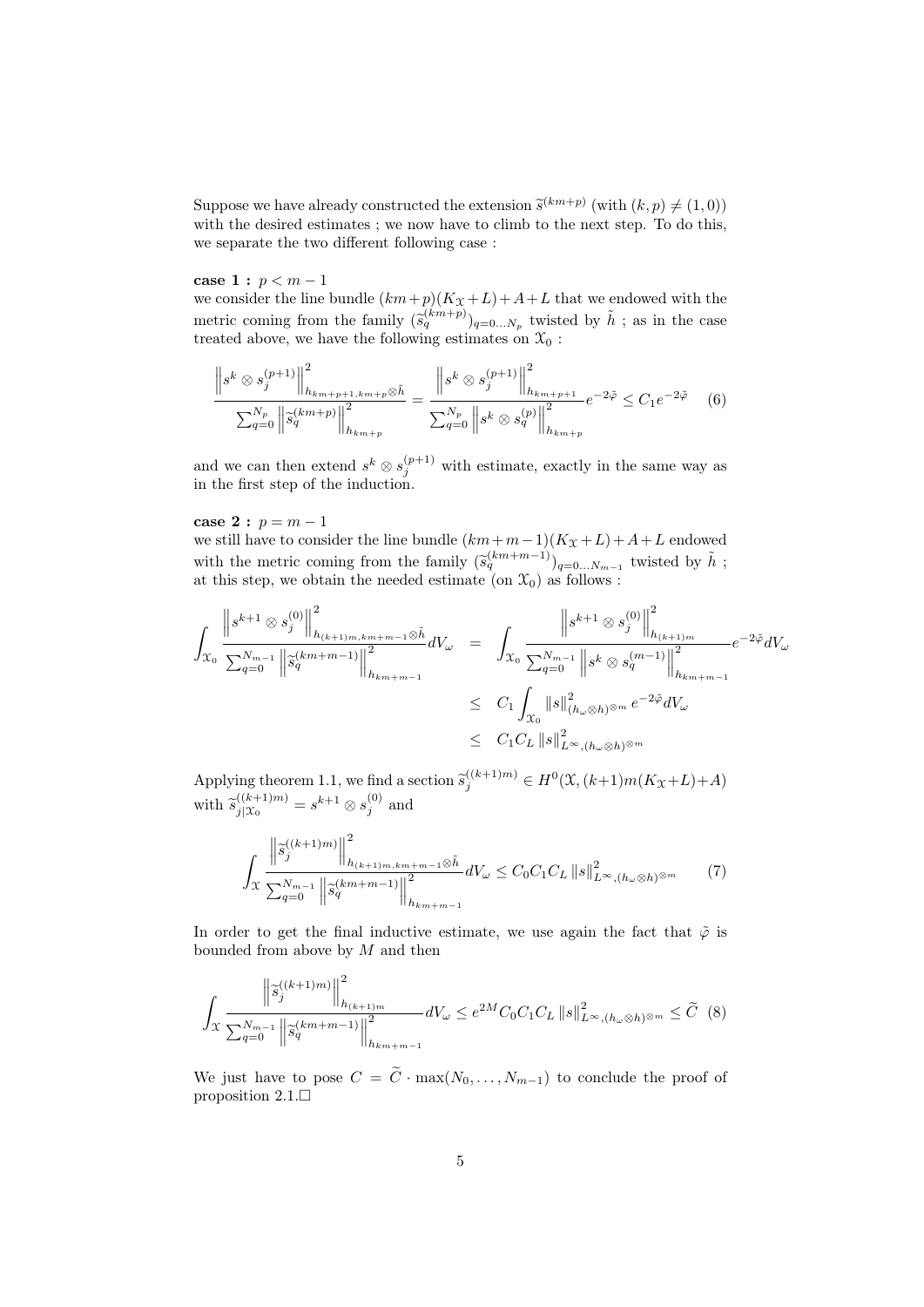#### Proof of theorem 0.1 :

The end of the proof is now reduced to extract roots of the metrics induced by the families  $(\tilde{s}_q^{(km+p)})_{q=0...N_p}$  (see also [Pau05]); indeed, we consider the following woight functions: following weight functions :

$$
f_k = \frac{1}{2} \log \left( \sum_{j=1}^{N_0} \left\| \hat{s}_j^{(km)} \right\|_{h_{km}}^2 \right)
$$

Possibly shrinking the disk  $\Delta$  (to use Jensen inequality and to bound the  $L^2$ norms of  $\tilde{s}_j^{(m)}$ ), the inductive estimates (E1) and (E2) in the proposition 2.1 and the concavity of the logarithm function implies the following inequalities :

$$
\frac{1}{k} \int_{\mathcal{X}} f_k dV_{\omega} \le C' \tag{9}
$$

where  $C'$  is a positive constant (independent of k). Moreover,  $f_k$  satisfy the properties :

$$
\Theta_{h_m}(m(K_{\mathfrak{X}}+L)) + \frac{i}{k}\partial\overline{\partial}f_k \ge -\frac{1}{k}\Theta_{h_A}(A) \tag{10}
$$

(in the sense of currents) and, on the central fiber, we have

$$
\frac{2}{k}f_{k|X_0} = \log(||s||^2) + \frac{1}{k}\log(\sum_{j=1}^{N_0} ||s_j^{(0)}||_{h_0}^2)
$$
\n(11)

together with the mean value inequality, (9) and (10) imply the existence of uniform local upper bounds for the functions  $\frac{1}{k} f_k$  (on each relatively compact subset of  $\mathfrak{X}$  and thus we can consider :

$$
f_{\infty} = \overline{\lim_{k \to +\infty}} \frac{1}{k} f_k
$$

the upper semi-continuous enveloppe of the family  $(\frac{1}{k}f_k)_{k\geq 1}$ : this is still a quasi-psh function on  $\mathfrak X$ . The property (11) yields the pointwise estimate (on the central fiber  $\mathfrak{X}_0$  :

$$
\|s\|^2 e^{-2f_{\infty}} \le 1\tag{12}
$$

The metric  $h_{\infty} = e^{-f_{\infty}} h_m$  is now a (singular) metric with semi-positive current of curvature (by property  $(10)$ , after passing to the limit) and s is bounded for this metric. To conclude the proof, we consider the metric  $g = h_{\infty}^{\frac{m-1}{m}} \otimes \tilde{h}$  on the line bundle  $(m-1)(K_X + L) + L$ ; this is still a metric with semi-positive curvature and the Hölder inequality gives

$$
\int_{\mathcal{X}_0} \|s\|_g^2 = \int_{\mathcal{X}_0} \|s\|^2 e^{-2\frac{(m-1)}{m}f_{\infty} - 2\tilde{\varphi}} dV_{\omega}
$$
\n
$$
= \int_{\mathcal{X}_0} \|s\|^2 \frac{(m-1)}{m} e^{-2\frac{(m-1)}{m}(f_{\infty} + \tilde{\varphi})} \|s\|_{m}^{\frac{2}{m}} e^{-\frac{2}{m}\tilde{\varphi}} dV_{\omega}
$$
\n
$$
\leq \left( \int_{\mathcal{X}_0} \|s\|^2 e^{-2f_{\infty}} e^{-2\tilde{\varphi}} dV_{\omega} \right)^{\frac{m-1}{m}} \left( \int_{\mathcal{X}_0} \|s\|^2 e^{-2\tilde{\varphi}} dV_{\omega} \right)^{\frac{1}{m}}
$$

Using (12) and the remark 1.1, we see that s is actually  $L^2$  for the metric g. We can thus apply a last time the Ohsawa-Takegoshi theorem 1.1 and then obtain the desired extension of  $s.\Box$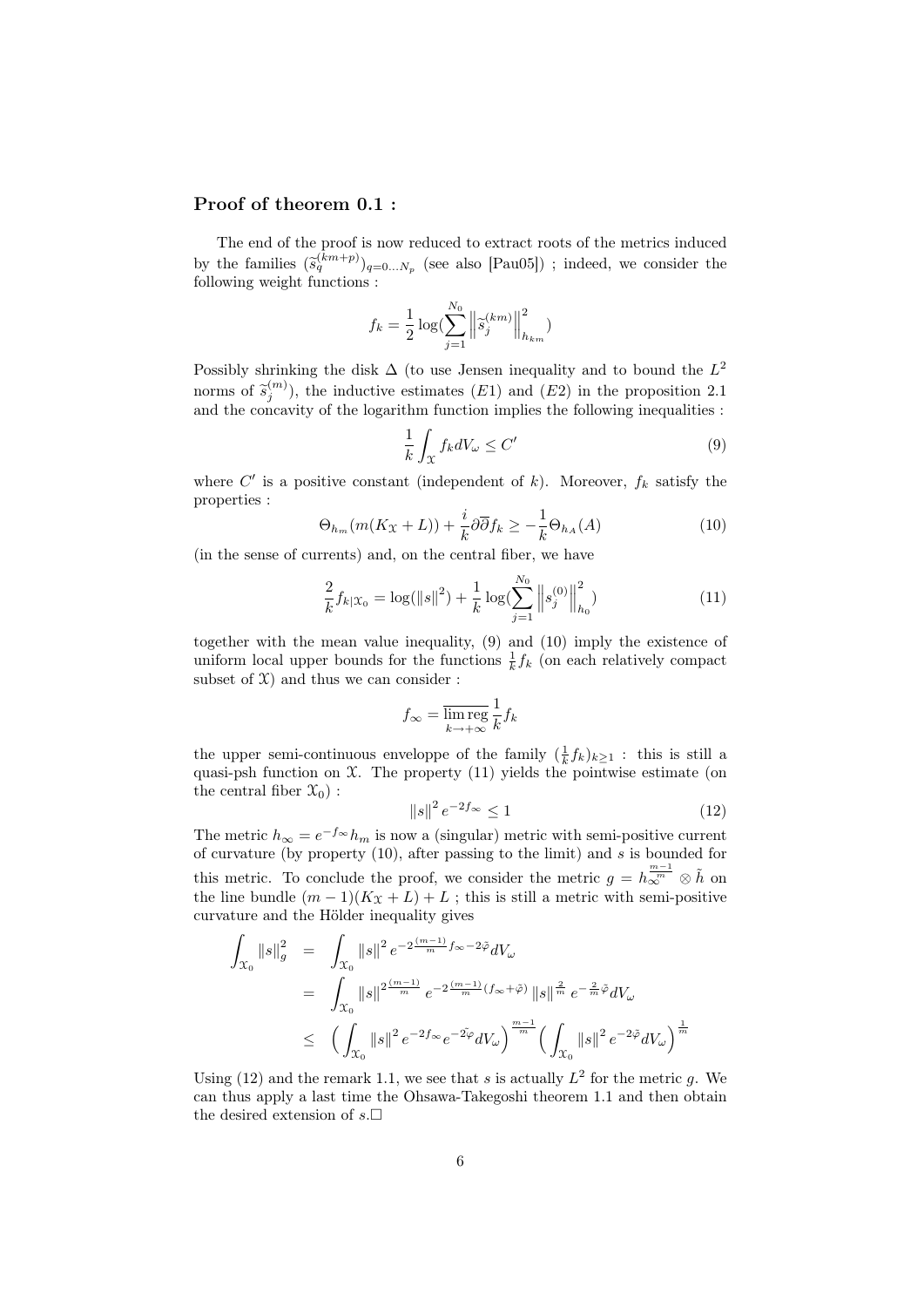### 3 Further extension results

At this stage, we can combine different kinds of extension results to obtain some quite general statements. Let us first recall the following theorem stated by M. Paun in [Pau05] :

**Theorem 3.1 (Paun)** Let  $\mathfrak{X} \longrightarrow \Delta$  a smooth projective family,  $m \geq 1$  and integer and let  $(L, h)$  a hermitian line bundle over X such that its curvature satisfy :  $\Theta_h(L) \geq 0$  (as a current) and such that the restriction of h to the central fiber  $\mathfrak{X}_0$  is well defined. Then any section of  $(mK_{\mathfrak{X}_0} + L) \otimes \mathfrak{I}(h_{\mathfrak{X}_0})$ extends to X.

The way of proving this theorem is exactly the same as for theorem 0.1 : actually (as already noticed in the introduction), our proof of theorem 0.1 is directly inspired from this method.

Now, if  $(L, h)$  is a (singular) hermitian line bundle over X with a semipositive curvature current, the following statement is a kind of interpolation of theorems 0.1 and 3.1 :

**Theorem 3.2** Let  $\mathfrak{X} \longrightarrow \Delta$  a smooth projective family,  $m, p \geq 1$  integers and let  $(L, h)$  a hermitian line bundle over  $\mathfrak X$  as above such that the restriction of h to the central fiber  $\mathfrak{X}_0$  is well defined. Assume moreover that the following condition holds :  $\mathfrak{I}(h_1^q)$  $\mathcal{L}_{\alpha}^{q}(\mathcal{L}_{\alpha}) = \mathcal{O}_{\mathcal{X}_{0}}$  where  $p = (m-1)q + r$  (with  $0 \leq r \leq m-2$ ). Then, any section of  $(mK_{\mathfrak{X}_0}+pL)\otimes \mathfrak{I}(h_{\mathfrak{X}_0}^r)$  extends to X.

The reason for which we have to write  $p = (m-1)q+r$  rather than  $p = mq+r$  is the following : the induction process is a sequence of sub-process, each of them divided into m steps. Thus, using the method above, the triviality of  $\mathfrak{I}(h_2^0)$  $\binom{q}{\chi_0}$ allows us to apply Ohsawa-Takegoshi theorem in the first  $(m-1)$  steps and, for the final step, the section has to be  $L^2$  with respect to  $h^r$ . That is why we have to consider the decomposition  $p = (m-1)q + r$ .

Actually, as it was pointed out by J.-P. Demailly ([Dem06]), we can consider mixed problems of extension of pluricanonical sections :

**Theorem 3.3 (Demailly)** Let  $\mathfrak{X} \longrightarrow \Delta$  a smooth projective family,  $m \geq 1$  and integer and let  $(L_j, h_j)_{0 \leq j \leq m-1}$  be hermitian line bundles over X with semipositive curvature current  $\Theta_{h_j}(L_j) \geq 0$ . Assume that :

(i) the restriction of  $h_i$  to the central fiber  $\mathfrak{X}_0$  is well-defined

(ii) for  $1 \leq j \leq m-1$ , the multiplier ideal sheaf  $\mathfrak{I}(h_{j}|\mathfrak{X}_{0})$  is trivial

Then, any section of  $(mK_{\mathfrak{X}_{0}} + \sum_{j} L_{j}) \otimes \mathfrak{I}(h_{0|\mathfrak{X}_{0}})$  over the central fiber of the family extends to X.

For instance, theorem 3.3 applied to  $L_0 = rL$  and  $L_j = qL$  for  $1 \le j \le m - 1$  is nothing but theorem 3.2 above.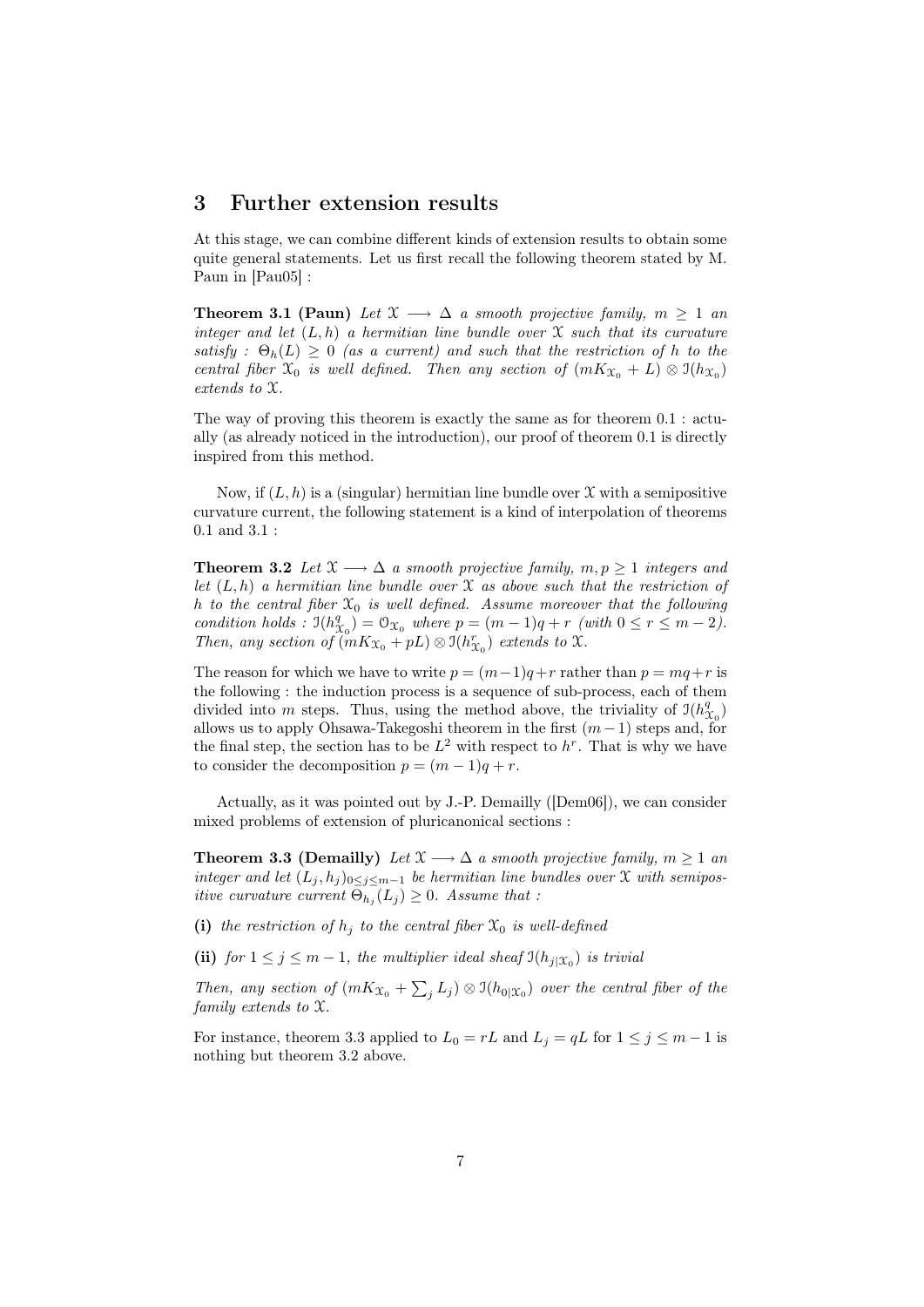### 4 Comparison with the projective case

As noticed at the beginning of this paper, theorem 0.1 is a family version of another result of S. Takayama ; actually, the proof given here can be immediately adapted to obtain the following statement of this result :

**Theorem 4.1 (Takayama)** Let X be a smooth projective manifold,  $S \subset X$ a smooth irreducible hypersurface and L a line bundle over X endowed with a singular metric h such that :

(i)  $\Theta_h(L) \geq \epsilon \omega$  (with  $\epsilon > 0$  and  $\omega$  any smooth hermitian metric on X)

(ii) the restriction  $h_S$  of the metric h to S is well defined and  $\mathfrak{I}(S, h_S) = \mathfrak{O}_S$ 

Then, for any integer  $m \geq 1$ , the natural restriction map:

 $H^0(X, m(K_X + S + L)) \longrightarrow H^0(S, m(K_S + L))$ 

is surjective.

In this setting, the Ohsawa-Takegoshi theorem 1.1 is however no longer valid so, instead of it, we have to use the following extension result (which is a simple consequence of the Nadel vanishing theorem) :

**Proposition 4.1** Let X be a smooth projective manifold,  $S \subset X$  a smooth irreducible hypersurface and  $(L, h)$  a singular hermitian line bundle over X satisfying :

- (i)  $\Theta_h(L) \geq \epsilon \omega$
- (ii)  $h<sub>S</sub>$  is well defined.

Then, for every section  $\sigma \in H^0(S, (K_S + L) \otimes \mathcal{I}(h_S))$ , there exists a section  $\tilde{\sigma} \in H^0(X, K_X + S + L)$  which extends  $\sigma$  over X.

Here, we can remark the following : theorem 1.1 and proposition 4.1 correspond both to the case  $m = 1$  in the different extension results for pluricanonical forms.

Actually the main difference between theorem 0.1 and theorem 4.1 sits in the positivity assumption for the line bundle  $L$ : in the projective case, we have to require strict positivity for  $L$ . The reason is the following : as in the family setting, we try to extend some sections  $\sigma^k \otimes s_j^{(p)}$  but using proposition 4.1 instead of the Ohsawa-Takegoshi theorem 1.1 ; thus, we cannot use a limit process to extract roots and the strict positivity of  $L$  is essential to balance the negative contribution of  $-\frac{1}{k}A$  (where A is the auxiliary ample line bundle and  $k$  is chosen big enough). Then, this emphasizes the key role played by the Ohsawa-Takegoshi theorem : extending sections with precise  $L^2$  estimates.

As a final remark, we can wonder if other (weakened) positivity assumptions on L and S (instead of  $(i)$  and  $(ii)$  in theorem 4.1) can lead to the same conclusion : for instance, is it true that nefness of  $L-S$  implies the surjectivity of the restriction map ? The answer to the preceeding question is actually negative as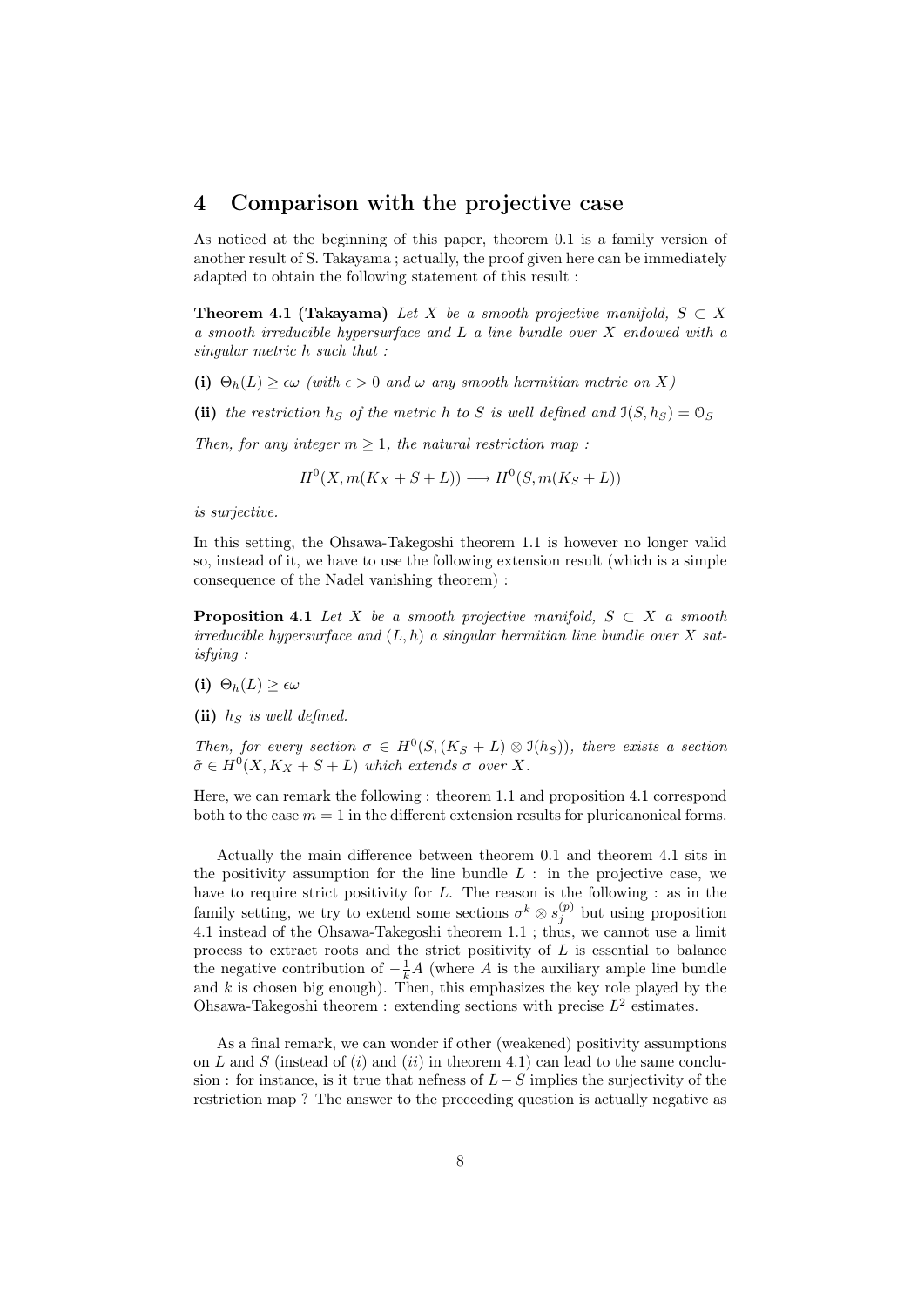the following example shows (see also [DPS94]) :

Let  $E$  be an elliptic curve and  $V$  be the rank 2 vector bundle over  $E$  defined as the (unique) non split extension :

$$
0\longrightarrow \mathcal{O}_E\longrightarrow V\longrightarrow \mathcal{O}_E\longrightarrow 0
$$

In particular, V is numerically flat :  $c_1(V) = 0$  and  $c_2(V) = 0$ . Now, consider the ruled surface  $X = \mathbb{P}(V)$  and the corresponding section  $S = \mathbb{P}(\mathbb{O}_E) \subset X$ . It is an easy matter to check that  $S$  satisfy the following :

$$
S^2 = 0, \quad \mathcal{O}_X(S) = \mathcal{O}_{\mathbb{P}(V)}(1), \quad \mathcal{O}_S(S) = \mathcal{O}_S
$$

Moreover, the canonical bundle of  $X$  is given by :

$$
K_X = \mathcal{O}_X(-2S)
$$

Now choose L be the line bundle :  $L = \mathcal{O}_X(2S) = \mathcal{O}_{\mathbb{P}(V)}(2)$ . V being numerically flat, it is a nef vector bundle and thus

$$
L - S = \mathcal{O}_X(2S) - \mathcal{O}_X(S) = \mathcal{O}_{\mathbb{P}(V)}(1)
$$

is nef too. Furthermore, we have :

$$
K_X + L + S = 0_X(-2S) + 0_X(2S) + 0_X(S) = 0_{\mathbb{P}(V)}(1)
$$
  

$$
K_S + L_{|S} = (K_X + L + S)_{|S} = 0_S(S) = 0_S
$$

It is now clear that, for  $m \geq 1$ , the restriction map :

$$
H^{0}(X, \mathcal{O}_{\mathbb{P}(V)}(m)) \simeq H^{0}(X, m(K_X + S + L)) \longrightarrow H^{0}(S, m(K_S + L)) \simeq H^{0}(S, \mathcal{O}_{S})
$$

cannot be surjective.

With this example, it should be clear that the relationship between the positivity of  $L$  and  $S$  play a crucial role in the problem of extending pluricanonical sections from subvariety to the ambiant space.

**Remark 4.1** In  $[DPS94]$ , the line bundle L is actually an example of nef line bundle which however does not admit any smooth metric with semipositive curvature (i.e. L is nef but not hermitian semipositive).

## References

[Dem06] J.-P. Demailly, private communication, 2006.

- [DPS94] Jean-Pierre Demailly, Thomas Peternell, and Michael Schneider, Compact complex manifolds with numerically effective tangent bundles, J. Algebraic Geom. 3 (1994), no. 2, 295–345.
- [OT87] Takeo Ohsawa and Kenshō Takegoshi, On the extension of  $L^2$  holomorphic functions, Math. Z. **195** (1987), no. 2, 197-204.